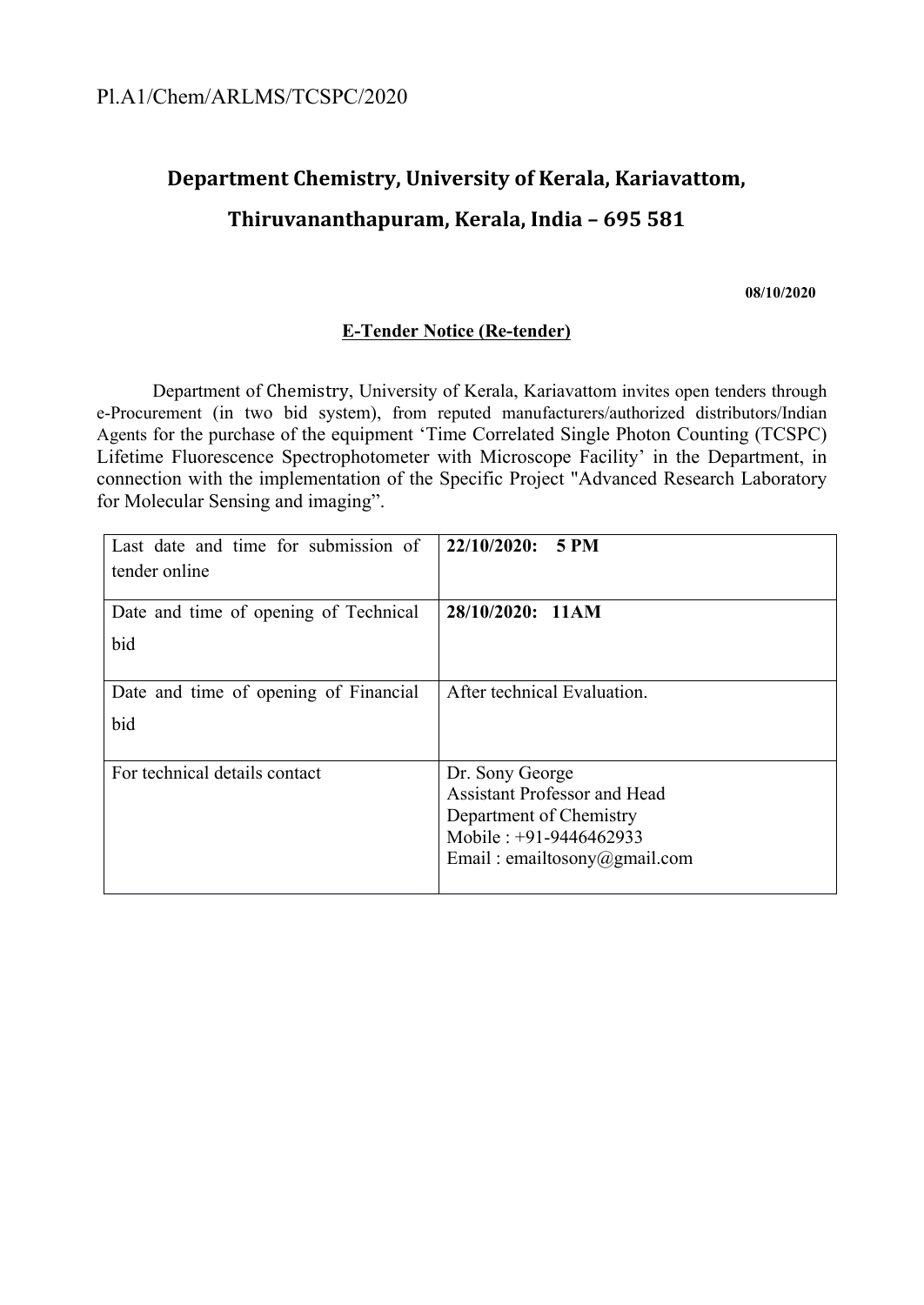# **TECHNICAL SPECIFICATIONS**

# **Modular Steady state and Time Resolved Fluorescence Spectrometer with Imaging Facility.**

High Performance Hybrid Fluorescence/Phosphorescence Lifetime and Steady State Spectrometers fully automated system with modular and flexible design- Integrated with a Fluorescence Microscope for Imaging.

Enable Photochemistry experiment such as Steady-State Fluorescence Spectroscopy, Time-Resolved Fluorescence, Measurement, Singlet oxygen determination, Time Resolved Photoluminescence TRPL), Lanthanide Up conversion, Fluorescence Anisotropy (Polarization), Electro luminescence, Characterization of LEDs,

Having the following modes of operation:

- Measurements of steady state excitation and emission spectra
- Life time measurements (TCSPC)
- Phosphorescence capability (MCS) **/** flash lamp
- Microscopic Fluorescence Spectroscopy

Fluorescence Spectrometer having NIR (up to 1550 nm) for time-domain lifetime measurements, incorporates TCSPC (time correlated single photon counting), with true single-photon sensitivity, with multiple sources as options, including Pulsed Diode Laser and LED sources, and pulsed lamps for wideband pulsed light. Coupled to a Fluorescence **Upright microscope or Inverted Microscope** 

#### **Detailed Specification**

- **1.** Modular Research Florescence Spectrometer with 300W ozone free Xenon source **or better** for steady state Fluorescence measurement and power supply. Another 10 W ozone free Xenon flash lamp **or better** for Phosphorescence measurements.
- **2. Excitation Channel Double Monochromator High resolution excitation double monochromator** A double grating Czerny-Turner excitation or with better design with 1200 g/mm gratings blazed at 300 nm or better. It is mandatory to quote double grating spectrometer in the
- **3.** Filter slots for suppressing higher orders
- **4. Emission Channels High resolution emission monochromator** Czerny-Turner spectrometer or better design with 1200 g/mm blazed at 500-550 nm for measuring emission up to 850nm **or more**should be offered

excitation side so as to provide stray light rejection of  $1:10<sup>8</sup>$ or better at excitation side.

**5. Detectors and Other Standard Components**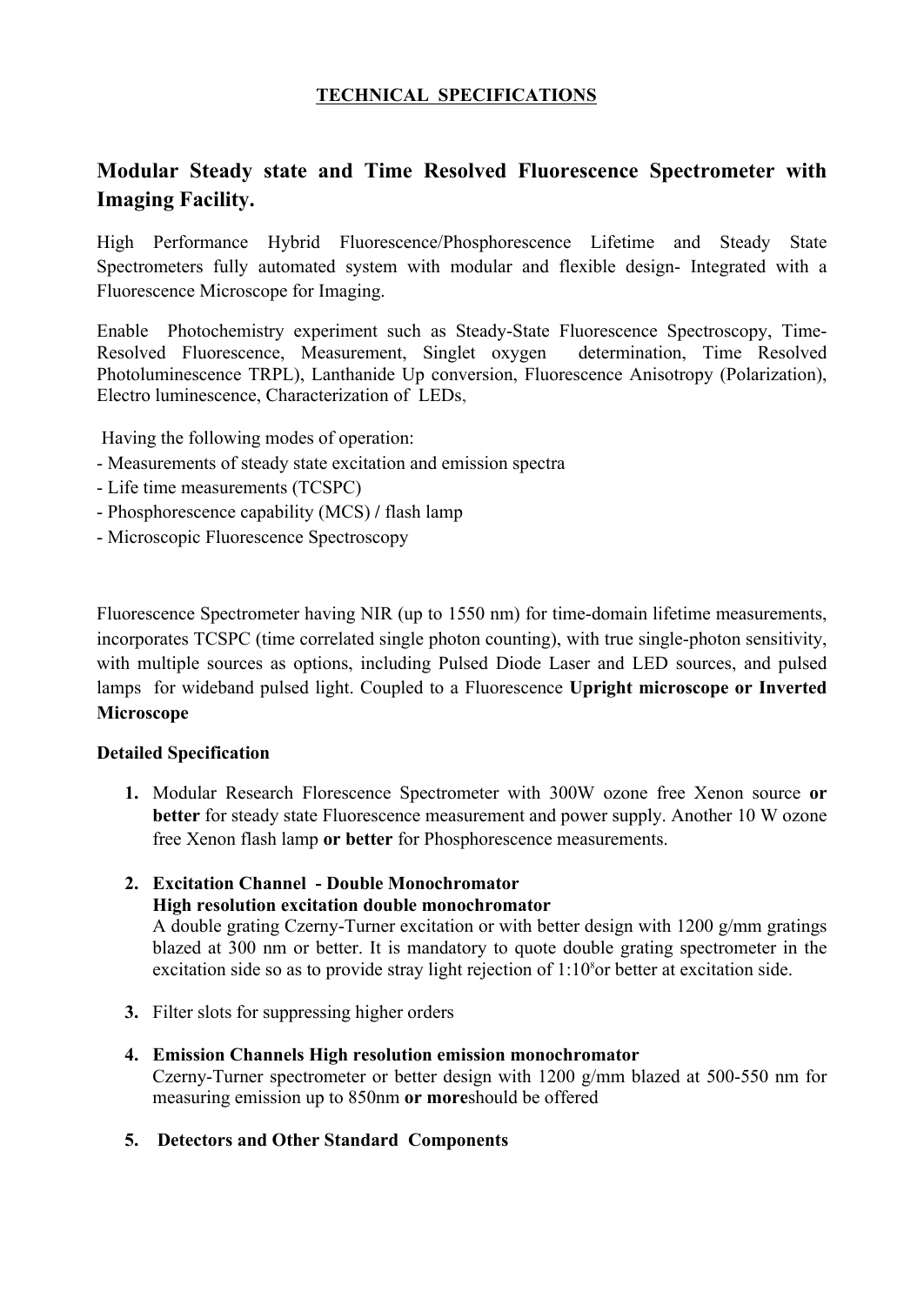- a) The System should have continuously adjustable entrance and exit slits operated under computer control, with all reflective optics, photodiode reference detector, and excitation shutter, photon counting electronics and controlling software.
- b) **Two detectors (i)**PMT/ Hybrid PMT- 250-850nm emission detector for both steadystate and time-resolved measurements and **(ii)** Suitable NIR Detector (950 nm to 1550 nmor better)forSteady state measurement
- c) Solid sample holder. Designed for viewing front face fluorescence of thin films, powders, pellets, paper, fibers, or microscopic slides with variable alignment angle and right-angle detection instantly should also be offered.
- d) 4 numbers of **4mL** liquid quartz cuvette and 2 numbers of **500µL cuvette.**
- e) Suitable order sorting filters in the range of 370nm, 399nm, 450nm, 500nm and 550nm along with holders should be offered.
- f) Necessary items for NIR fluorescence measurements up to 1550nmor better in T channel/**or suitable** configuration enabling attachment of Integrating Sphere for quantum yield measurements with necessary holders for powder, thin films and liquid should be offered.
- g) Signal to noise ratio: >29,000:1 RMS (>14,000:1 FSD)
- h) Wavelength Accuracy: minimum +/- **0.5 nm** or better
- **i)** Temperature dependent (LN 2 Cryostat) luminescence measurement: The system should be equipped with all accessories for the temperature dependent Pl measurement from 77 K to 500 K for solid and liquid samples with temperature stability  $\pm$  0.1 K and **Turbo pump for temperature controller maintenance pump.**
- j) Sample cell for Cryostat,
- k) Two numbers of spare ozone free Xenon source which will be used for steady state fluorescence measurements. The vendor has to provide two numbers of spare ozone free Xenon Lamp which will quoted along with system. The power of the lamp should be equivalent to the ozone free Xenon source quoted by the vendor along with the system

#### **6. Integrating sphere and Accessories for precise Quantum yield measurements**

- **7. Fluorescent Microscope with Monochrome OR Color camera Attachment For Widefield and Single point Measurements**
- (a) The Spectrometer should be supplied with an **Upright or Inverted Fluorescence**  microscope.
- **(b) The quoted fluorescence microscope should be coupled to the spectrophotometer using appropriate connector system for flawless operations. Sufficient accessories for the integration of the microscope to the Spectrometer should be quoted.**

(c) Imaging cameras should be supplied to capture and record the images **from Visible region/ NIR (300- 1000 nm or Better) including Up conversion Luminescence** 

(d) Should achieve a spot size of **~2 μm minimum or better with 100x objective** Lens and NIR objective - enabling to record and measure wide-field fluorescence, as well as **to measure fluorescence data from specific spots on mounted sample**. Should ensure the following measurement possible:**Intensity map, Spectral map**

(e) Optical switch for signal transfer to emission fiber or monochrome camera

(f)Camera coupling port and monochrome camera

(g) Requisite range of **fibre bundle/ orliquid light guides**, forcommunicating betweenmicroscope and spectrophotometer spanning in the 370 – 1700 nm wavelength range or Better should be provided .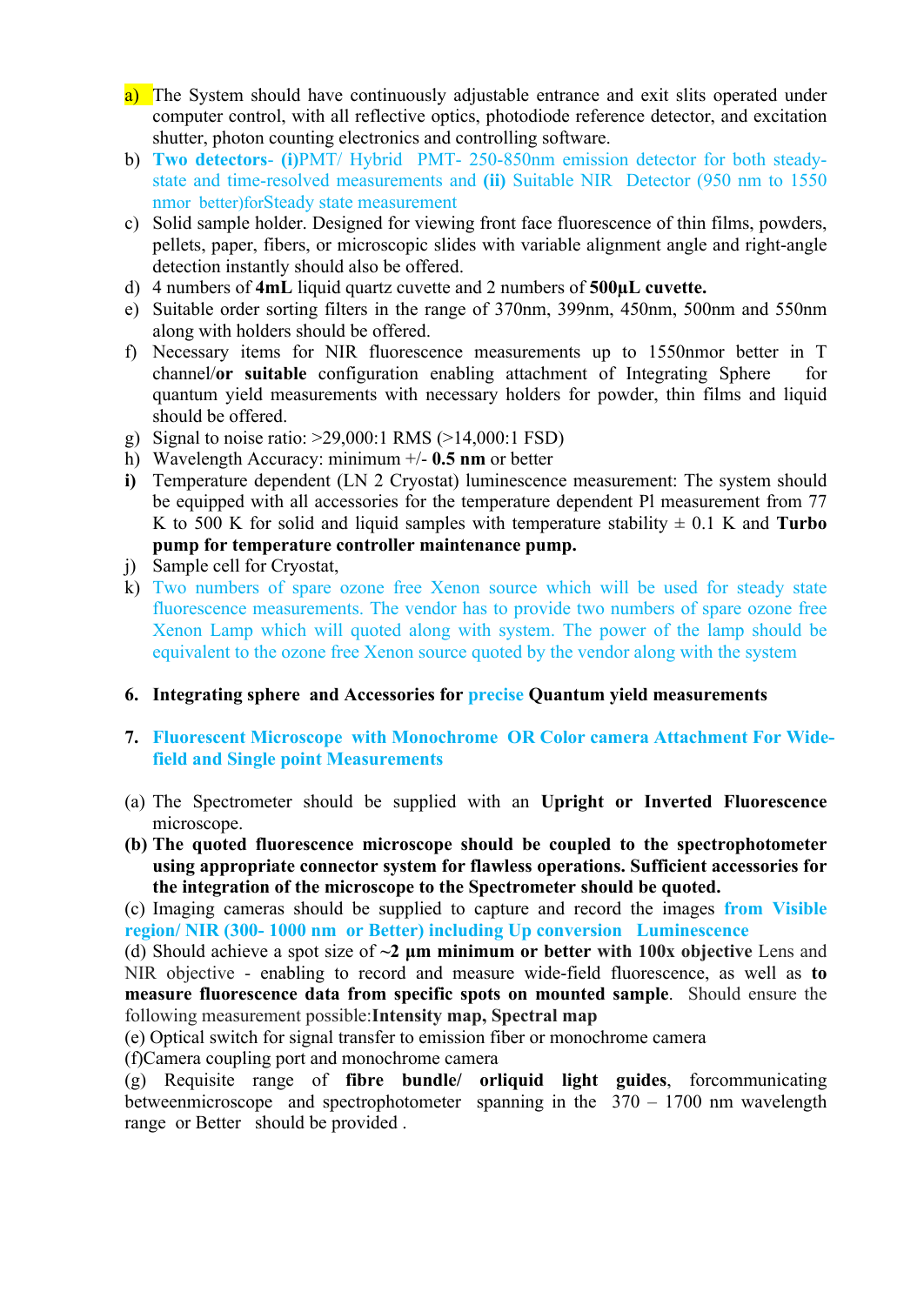(h) NIR transmission objectives, reflective objectives, Excitation and Emission coupling should be provided enabling to capture of excitation scans and phosphorescent and fluorescence lifetime through MCS or TCSPC

(i)Excitation should be channelized from Xenon Lamp, halogen lamps (wide field excitation), picoseconds pulsed diode lasers and pulsed LEDs, or other suitable Powerful Laser Heads from the spectrometer for Steady state emission spectra, fluorescence and phosphorescence life time measurement from specific spots on mounted sample.

(j)Tuning of excitation light (illumination) and the detected emission, should be flexible for customized experiments

(k) Beam splitter part with dichroic beam splitter unit and appropriate dichroic mirrors should be provided

(l) XYZ Scanner-and associated data analysis software package.

## **8. Time Correlated Single Photon Counting (TCSPC) Unit**

- a) Time correlated Single Photon Counting (TCSPC) upgrade for fluorescence lifetime measurement with complete timing electronics should be quoted with the system.
- b) Nano/Pico second LED sources with peak wavelength of 260 nm +/- 10nm(Pulsed width  $<$  1000 ps), 270nm+/- 10nm(Pulsed width  $<$  1000 ps), 300nm+/- 10nm(Pulsed width  $<$ 1000 ps), 360nm+/- 10nm(Pulsed width < 1000 ps) and 380 nm or 390 nm+/- 10nm (Pulsed width < 1000 ps) should be offered towards excitation sources.
- c)  $375 +/- 10$  nm,  $440+/- 10$  nm,  $485+/- 10$  nm,  $532 +/- 10$  nm,  $640+/- 10$  nm,  $766+/- 10$ picosecond pulsed diode laser.(Pulsed width < 100 ps for each lasers)
- d) 980 nm laser source of sufficient power **adaptable for Up conversion studies**.
- e) Suitable mounting to attach the excitation sources with the instrument should also be offered.
- **9. Engineering and Electronics Accessories for Electroluminescence (EL) measurement**

(a) Function Generator. Minimum pulse width <16 ns or Better, suitable for MCS lifetime measurements of electroluminescence (EL) from 100 ns or Better (b) Sweeping Electrical output- Amplitude 10 mV – 10 V, DC offset  $\pm$  5 V

**10.** Computer with Software for data collection, analysis and system control should be offered.

#### **11. The Spectrometer system should Adaptable for Anisotropic Studies. Automated Excitation and Emission Polarizer's for Anisotropy measurements should be provided**

- **12.** Online UPS System with isolation transformer (Power backup of 5 kV with batteries for at least 2h of power backup.
- **13.** Any other items required for the successful installation and successful operation of the system.
- **14.** Another branded desktop computer with software for fluorescence analysis should be offered with at least three years of warranty.
- 15. A comprehensive warranty for 1 Year + 2year extended comprehensive warranty for all **components including Detectors, Cryostat and Turbo Pump**. **AMC charges after this period should be quoted**.
- **16.** A detailed compliance statement about your offer with respect to above mentioned tender specification should be enclosed with the technical documents.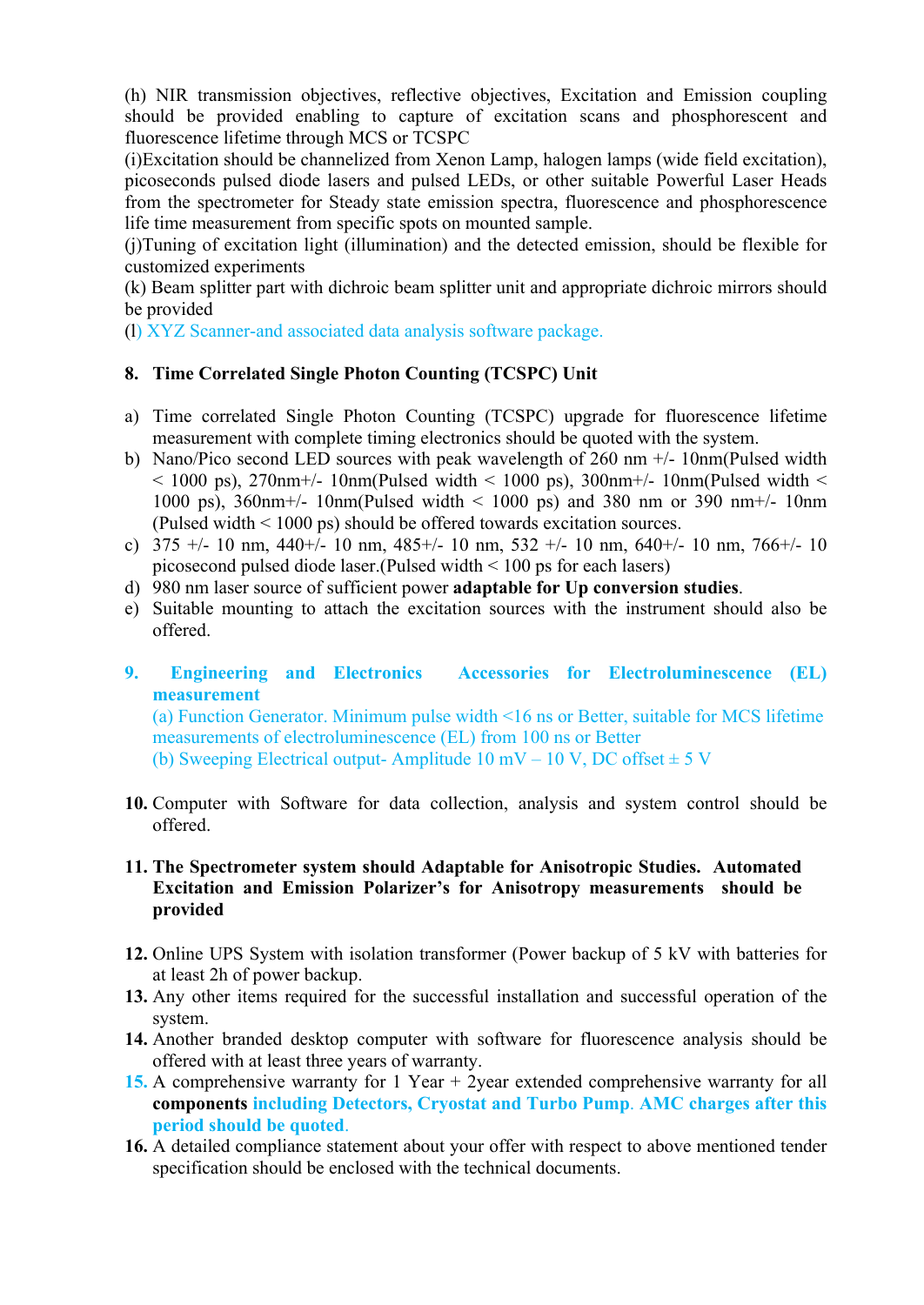**17.** Suitable Dehumidifier with minimum 15 litre extraction capacity or better for the system should be quoted.

## **Optional Items - should be quoted separately**

(O1)Multiwell plate reader module to perform spectral or time resolved measurements on multiwell plates, with all required accessories should be quoted as optional item

(O2)Advanced Piezo motor driven scanning table of appropriate dimension ensuring a scan area of 50mmX50mm or better for signal scanning with supporting signal synchronizing cable electronics and Advanced software for FCS, FLCS, FRET, MCS measurement

(O3) Pulse generator for Electro Luminescence **time** measurements. (O4) Synchronizing Electronics required for Life time measurement of Up conversion Samples and Lanthanide Luminescence

# **Terms and Conditions**

- **1.** Every tenderer should submit Tender fee of **Rs. 2,500/-.**
- **2.** Every tenderer should submit Earnest Money Deposit (EMD) of **Rs.1,50,000/-.**
- **3.** The bidder shall have executed "Similar Nature" of single order for an amount not less than Rs.50 lakhs in last three financial years in Government Department/PSU/Autonomous Body or any reputed organization. References order copy along with proof of completion certificate for the project must be provided.
- **4.** Quantities can be increased or decreased by purchaser and bidder has to supply deviated quantities at the rates prescribed and approved by the purchaser in the tender document. Purchase of optional items will be finalized at the time of financial evaluation. However, the bidder must quote the optional items. The bidder should quote all items; partial quote will not be accepted.
- **5.** Original Equipment Manufacturer (OEM) Certificate/ Undertaking. If the bidder is not an OEM, Certificate of authorized dealership/ distributorship from the OEM. A Certificate from the OEM for technical support to the bidder and supply of spares.
- **6.** Incomplete & conditional tenders and tenders received after the due date will be summarily rejected without assigning any reasons thereof.
- **7.** Commercial bids of Short–listed vendors will only be opened. Please note that the Vendor(s) who do not qualify in the technical bid will not be considered for commercial bid.
- **8.** The bidder must not sub-contract the work to other providers.
- **9.** The prices quoted must be on "all-inclusive till destination" basis. The prices quoted should be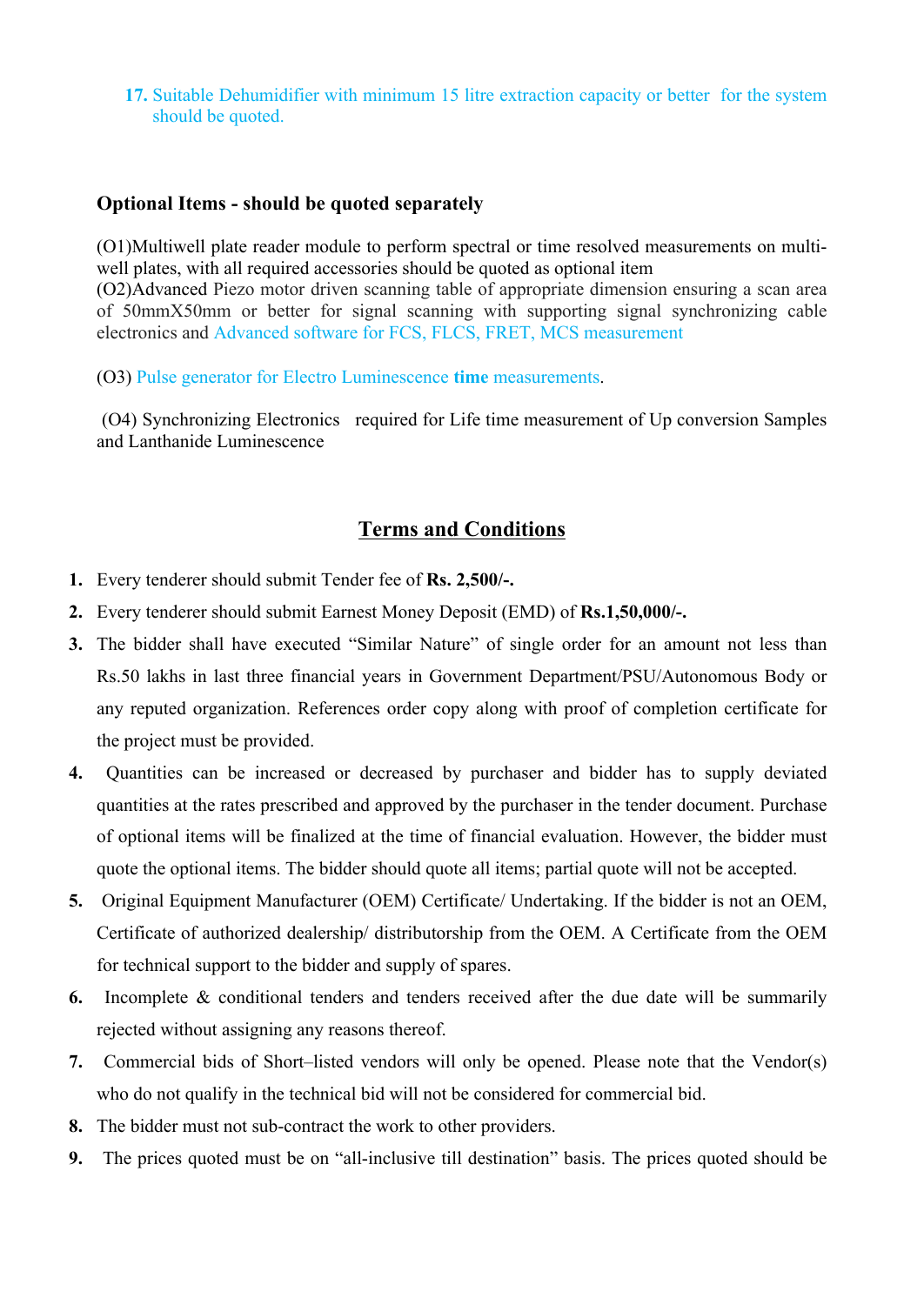inclusive of all Taxes Freight, Packing & Forwarding Charges, Handling, Delivery Charges, installation charges etc.

- **10.** The configuration given is the minimum configuration that is/are required. Vendors may choose to supply higher/better/ enhanced systems/peripherals, but their financial quotes shall be treated as if they have been offered for the specified configuration only.
- **11.** The Bidder shall bear all the costs associated with the preparation of the documents, submission of its bid and we will in no case be responsible or liable for these costs, regardless of the conduct or outcome of the bidding process.
- **12.** The bid shall be typed and shall be signed by the bidder or a person duly authorized to bind the bidder to the contract.
- **13.** The bid shall contain no interlineations erasures or overwriting except as necessary to correct errors made by the Bidder. In such case the person or persons signing the bid shall initial such corrections.
- **14.** The bidder is expected to examine all instructions, forms, terms, condition, and technical specifications in the tender Documents. Failure to furnish all information required by the tender Documents or submission of a bid not substantially responsive may result in the rejection of its bid.
- **15.** The bidders shall give undertaking that all the Components used in the equipment's shall be original make as per the technical specifications submitted and the hardware/software shall be supplied with the authorized license certificates, if found contrary the supplier shall replace the component/equipment with original one at their own cost.
- **16.** Validity of tender: Tender submitted shall remain valid at least for 90 days from the date of opening the tender. Validity beyond three months from the date of opening of the tender shall be by mutual consent.
- **17.** Delivery and installation: Proposed delivery schedule should be mentioned clearly. **Delivery and installation should be made at Department of Chemistry, University of Kerala, Kariavattom campus, Trivandrum without extra cost (inclusive of documentation, demurrage, customs duty, clearance and transportation charges).** University of Kerala will provide customs duty exemption certificates if required.
- **18. Complete installation, testing and demonstration of the system and day to-day maintenance are to be provided at site.** The Supply and installation of items must be made within four weeks from the date of issue of supply order. Delay in supply will lead to penalty  $\mathcal{Q}1\%$  of the value of tender for every week of delay or part thereof. (i.e. exceeding three days will be calculated as one week). If it is found that the items so supplied are not as per supply order specifications, the